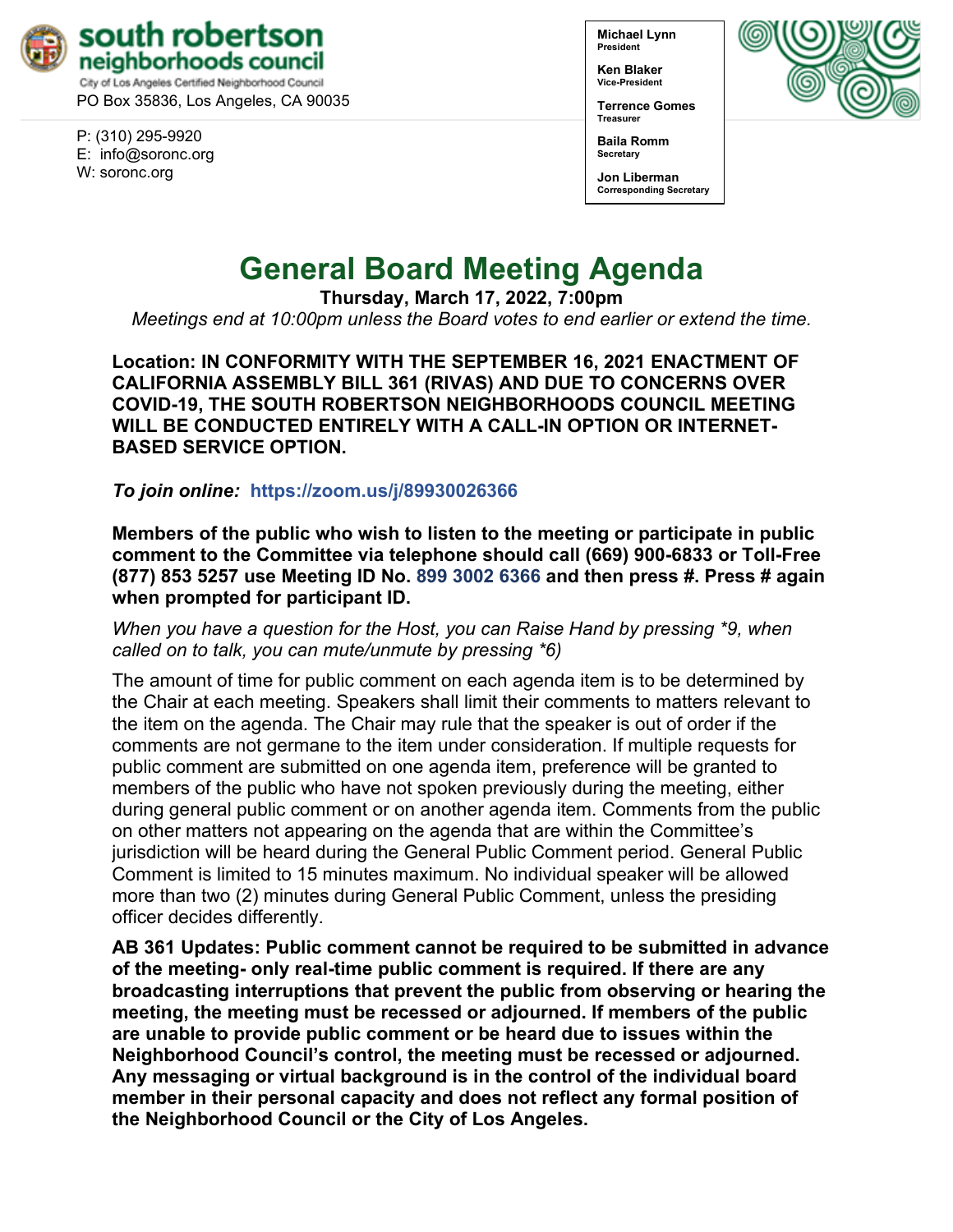- **1. Call to Order**
- **2. Pledge of Allegiance**
- **3. Roll Call**
- **4. General Public Comment** *(time for each speaker to be determined by- 15min divided by # virtual hands raised: max 2 minutes per speaker)*

#### **5. Brief Board Announcements**

- a. Items for Future Committee or General Board Agendas
- b. Other Brief Board Announcements

#### **6. Community Reports**

- a. LA Police Department (Baker/Ojeda)
- b. Office of Councilmember Ridley-Thomas (Guevara)
- c. Office of Councilmember Koretz (Ingram)
- d. Office of Mayor Garcetti (Anand)
- e. Office of State Assemblymember Bloom (Kaufler)
- f. Office of State Assemblymember Bryan (Persoff)
- g. Office of State Senator Kamlager (Siroky)
- h. Office of County Supervisor Kuehl (Sherrell)
- i. Department of Neighborhood Empowerment (Cupen-Ames)
- j. Other Neighborhood, City and State offices
- **7. Board Membership- Selections, Removals, Resignations & Leaves of Absence**
	- a. Motion to appoint At-Large Representative 5 (Term expires 2025) (GB031722-01)
		- Nneka Enurah
		- Melinda Chuarn
		- Elana Katyal
		- Ronit Edry
	- b. Motion to appoint Zone 3 Representative (Term expires 2025) (GB031722- 02)
		- Sandy Block
	- c. Motion to appoint Residential Zone 10 Representative (Term expires 2025) (GB031722-03)
		- No applicants
	- d. Acceptance of resignation of Residential Zone 1 Representative Olga Lexell and announcing of open seat Residential Zone 1 Representative (Term expires 2025 (GB031722-04)

#### **8. Committees**

a. Motion to remove the Quality of Life Committee as a Standing Committee (GB031722-05)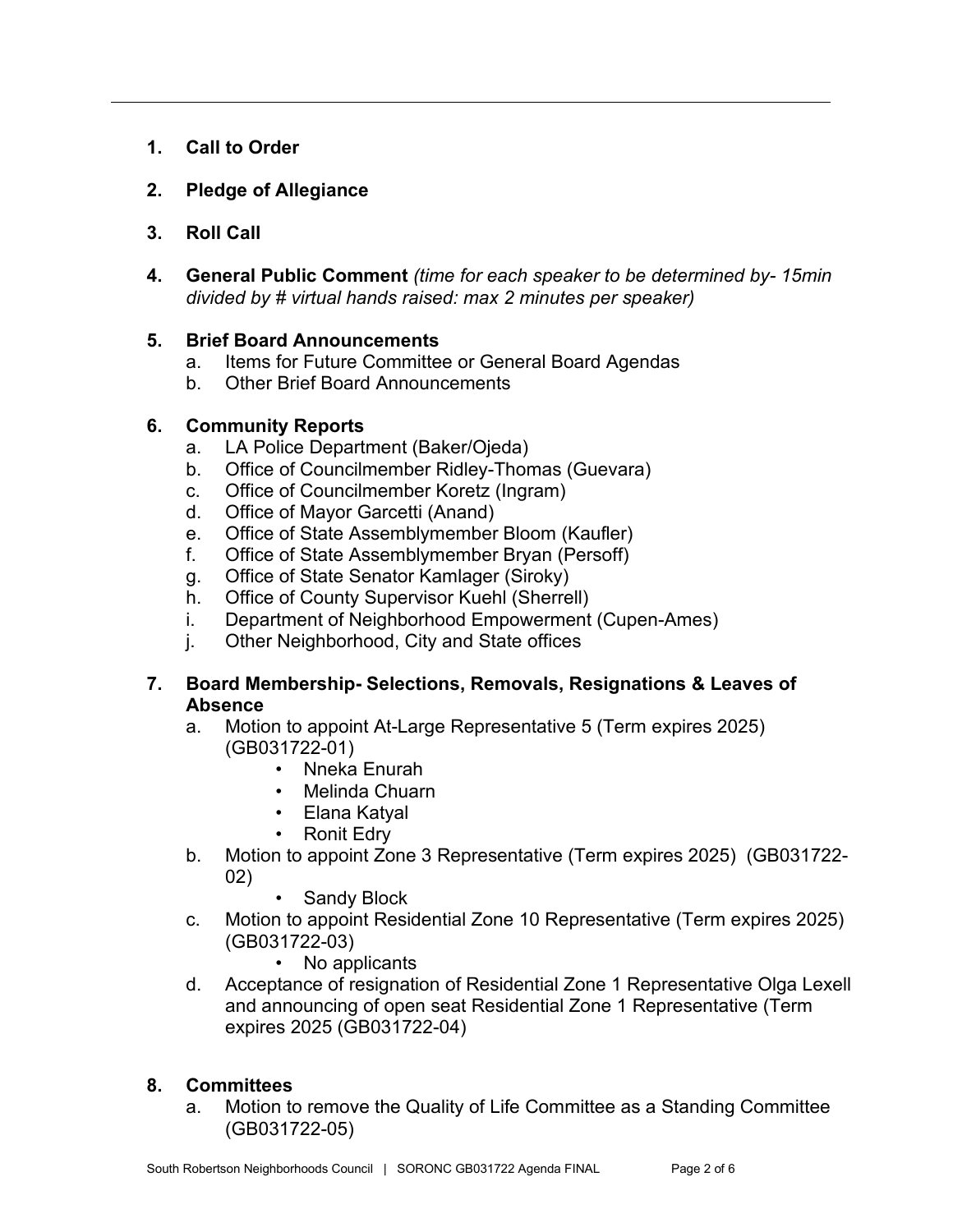- b. Motion to change the name of the Business Advocacy and Economic Development Committee and set the 2nd Tuesday of each month as Regular Meeting date (GB031722-06)
- c. Opportunity to Join and/or Change Membership to Board Committees (GB031722-07)
- d. Committee Reports
	- 1. Standing and Ad-hoc Committees: Executive; Education; Land Use; Public Safety; Homelessness; Outreach; Transportation; Quality of Life (includes LGBTQ and Green Team); Bylaws; Board Development; Business Advocacy and Economic Development (includes Robertson Revitalization); Parks and Recreation

# **9. Unfinished Business**

- a. Motion to support WRAC motion regarding request for revisions to SB 330: <https://westsidecouncils.com/motion/request-for-revisions-to-sb-330/> (GB031722-08)
- b. Motion to approve the budget of \$3000 for the April 4, 2022 CD-5 Candidate Forum Town Hall, including funding of up to \$2000 for rental of Venue provided stage and equipment (GB031722-09)
- c. Motion for the SORO NC to fund up to \$1000 to print reusable lawn signs to advertise the SORO NC General Board Meetings (GB031722-10)

# **10. Consent Agenda**

- a. Motion to approve Draft meeting minutes of January 20, 2022 General Board Meeting (GB031722-11)
- b. Motion to approve Draft meeting minutes of February 17, 2022 General Board Meeting (GB031722-12)
- c. Motion to approve February 2022 MERS Report (GB031722-13)
- d. Motion to support CUB request for new proposed specialty store at 2677 S La Cienega (ZA-2022-1026-CUB) (GB031722-14)
- e. Motion to submit a Community Impact Statement supporting Council File CF: 15-0719-S19 to strengthen and update the City of Los Angeles' Transportation Demand Management System, and to submit a letter to Council Districts 5 and 10 urging support. (GB031722-15)
- f. Motion on supporting LANCC Motion for lobbyists to be required to disclose during Public Comment at meetings (GB031722-16)
- g. Motion on supporting LANCC Motion for the City Council to create a Council File requiring that batteries the City of Los Angeles purchases be sourced environmentally and ethically. (GB031722-17)
- h. Motion to Fund up to \$250 for a Coffee with Cop Event (GB031722-18)
- i. Motion for the SORO NC to Fund up to \$500 for a COVID/ Flu Vaccine Clinic on April 17, 2022 from 1:00PM-4:00PM (GB031722-19)
- j. Motion to forward links to the WaterTalks Powerpoint presentation, dashboard, and Tree People survey to SORO NC Stakeholders via Newsletter, email and social media (GB031722-20)
- k. Motion for the SORO NC to approve the NPG application process from April 1st through April 10th (GB031722-21)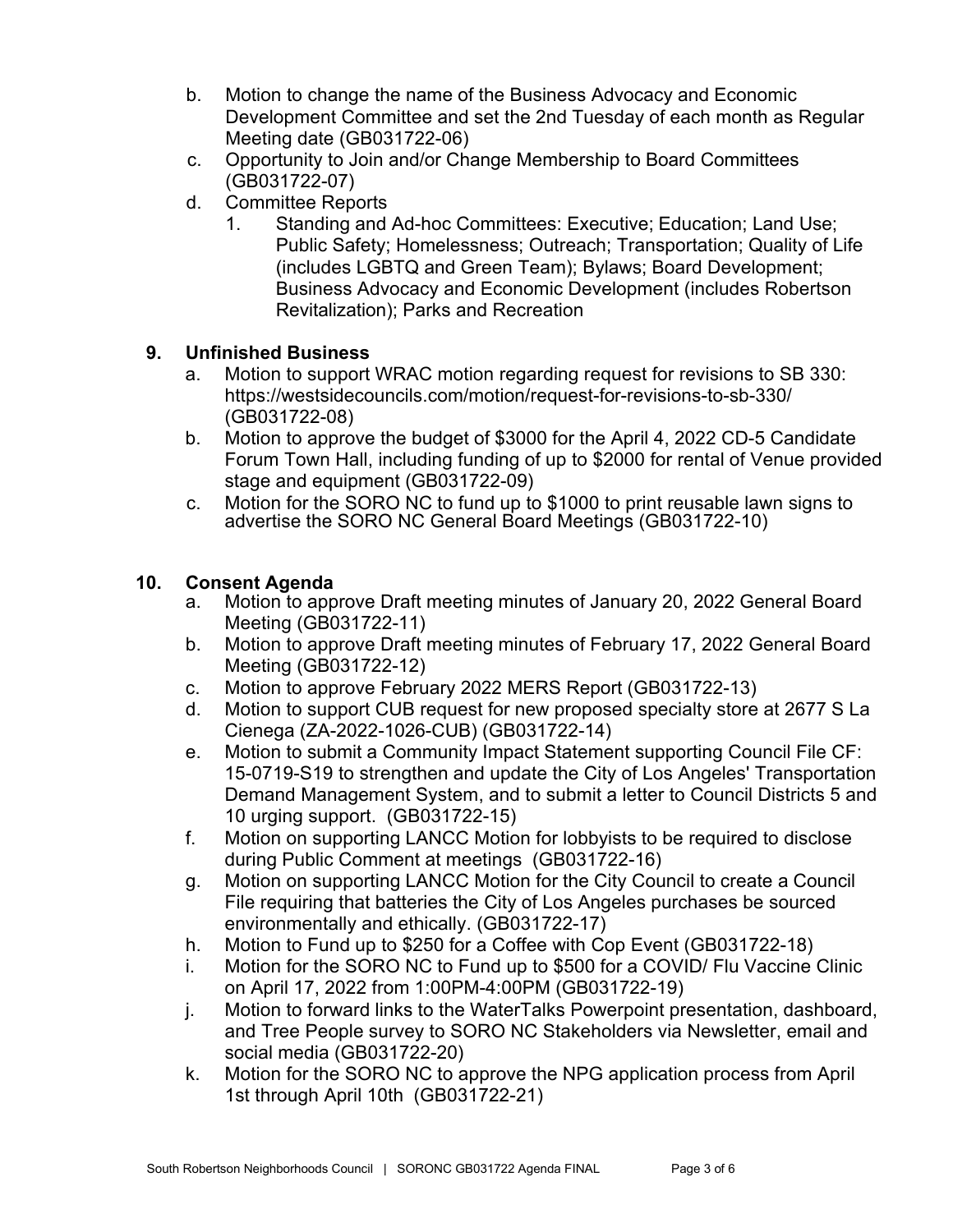l. Motion to approve David Notowitz and Jon Liberman as Co-Chairs of the BA&D (GB031722-22)

#### **11. New Business**

- a. Motion to approve draft revised Bylaws (GB031722-23)
- b. Motion to approve the budget of \$1500 for the April 4, 2022 CD-5 Candidate Forum Town Hall (GB031722-24)
- c. Motion on the SORO NC forming a Working Group to redesign the new SORO Medallions (GB031722-25)

## **12. Standing Rules**

- a. Motion to approve a SORO NC Standing Rule that establishes the Stakeholder Purview and Stakeholder Committee Membership rules for the SORO NC Public Safety Committee (GB031722-26)
- b. Motion to approve a SORO NC Standing Rule that establishes the Stakeholder Purview and Stakeholder Committee Membership rules for the SORO NC Land Use Committee (GB031722-27)
- c. Motion to approve a SORO NC Standing Rule that establishes the Stakeholder Purview and Stakeholder Committee Membership rules for the SORO NC Business Advocacy and Economic Development Committee (GB031722-28)
- d. Motion to approve a SORO NC Standing Rule that establishes the Stakeholder Purview and Stakeholder Committee Membership rules for the SORO NC Education Committee (GB031722-29)
- e. Motion to approve a SORO NC Standing Rule that establishes the Stakeholder Purview and Stakeholder Committee Membership rules for the SORO NC Transportation Committee (GB031722-30)
- f. Motion to approve a SORO NC Standing Rule that establishes the Stakeholder Purview and Stakeholder Committee Membership rules for the SORO NC Parks & Recreation Committee (GB031722-31)
- g. Motion to approve a SORO NC Standing Rule that establishes the Stakeholder Purview and Stakeholder Committee Membership rules for the SORO NC Outreach Committee (GB031722-32)

# **13. Adjournment**

*Note: Public comment will be taken for each motion as well as for any item in the consent agenda prior to Board action. Please note that under the Brown Act, the Board is prevented from acting on matters brought to its attention during the General Public Comment period; however, the issue may become the subject of a future meeting. In the interest of addressing all items on the agenda, time limits for individual comments and discussion may be set at the discretion of the Chair.*

*All items on the consent agenda will be determined by a single Board vote and without Board discussion. Board members may request that any item be removed from the consent agenda and considered individually at any time prior to that vote.*

## **Public Posting of Agendas -**

Neighborhood Council agendas are posted for public review as follows: